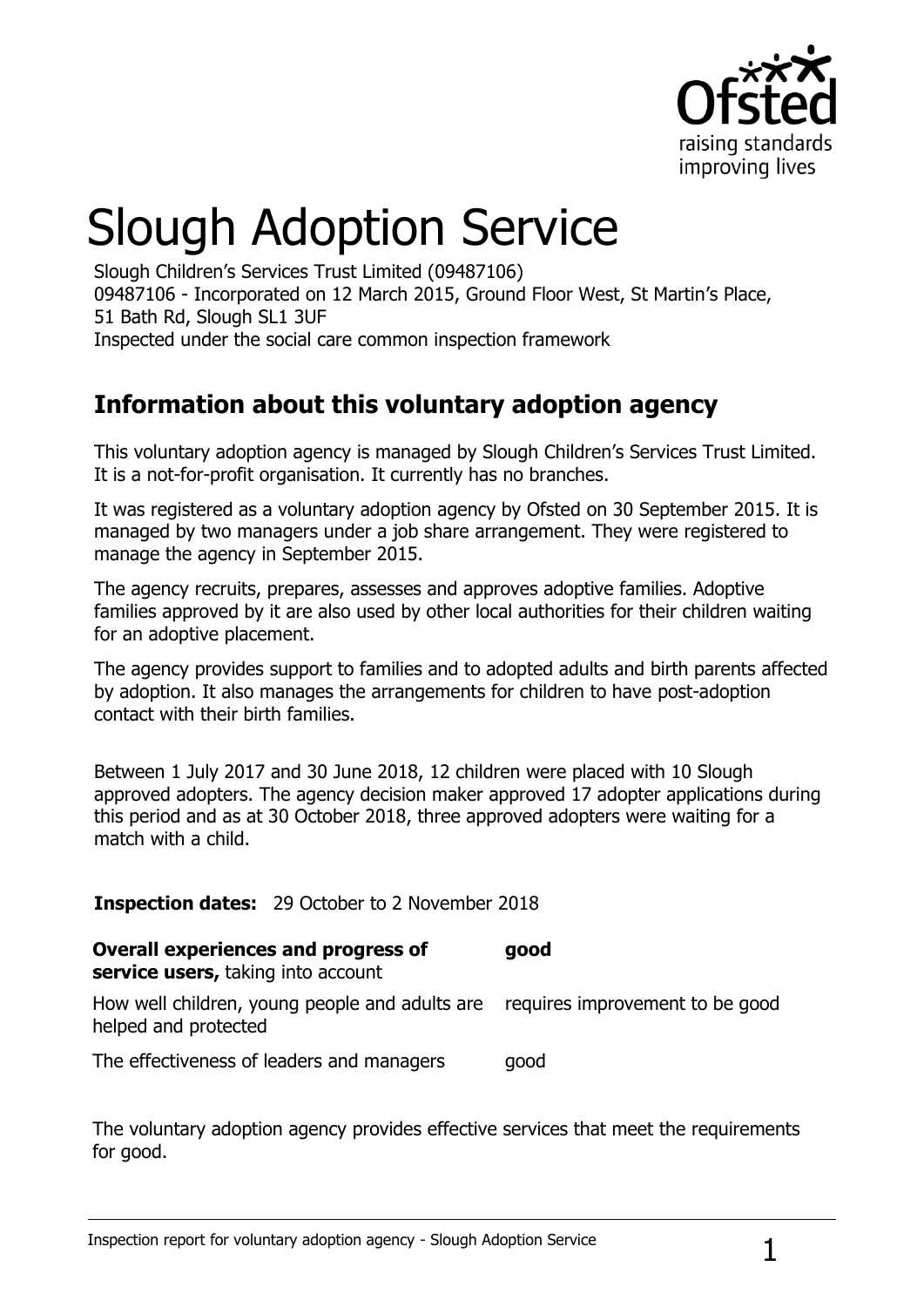

**Date of previous inspection:** 23 January 2017

**Overall judgement at last inspection:** requires improvement

**Enforcement action since last inspection:** none

## **Key findings from this inspection**

This voluntary adoption agency is good because:

- Children flourish.
- Children's learning is supported very well.
- Children's health needs, including more complex ones, are catered for effectively.
- Children are safe, and their well-being is held at the centre of the work.
- The preparation, assessment and approval of adopters are of a good quality.
- The thorough arrangements for finding and matching parents with children make sure that well-considered matches are made.
- The support provided to children and adoptive families helps to make sure that families overcome any difficulties that they experience.
- Leadership and management arrangements are fully embedded, and leaders and managers have made improvements in many aspects of the work.
- There continue to be strong working relationships with other professionals and agencies.
- Staff are enthusiastic about their work and children are their priority.

The voluntary adoption agency's areas for development:

- The arrangements for vetting people working for the agency are not evidenced as having been in line with regulations and standards in every case.
- Not all prospective adopters have provided details of their full employment histories.
- There are inaccuracies in some record-keeping.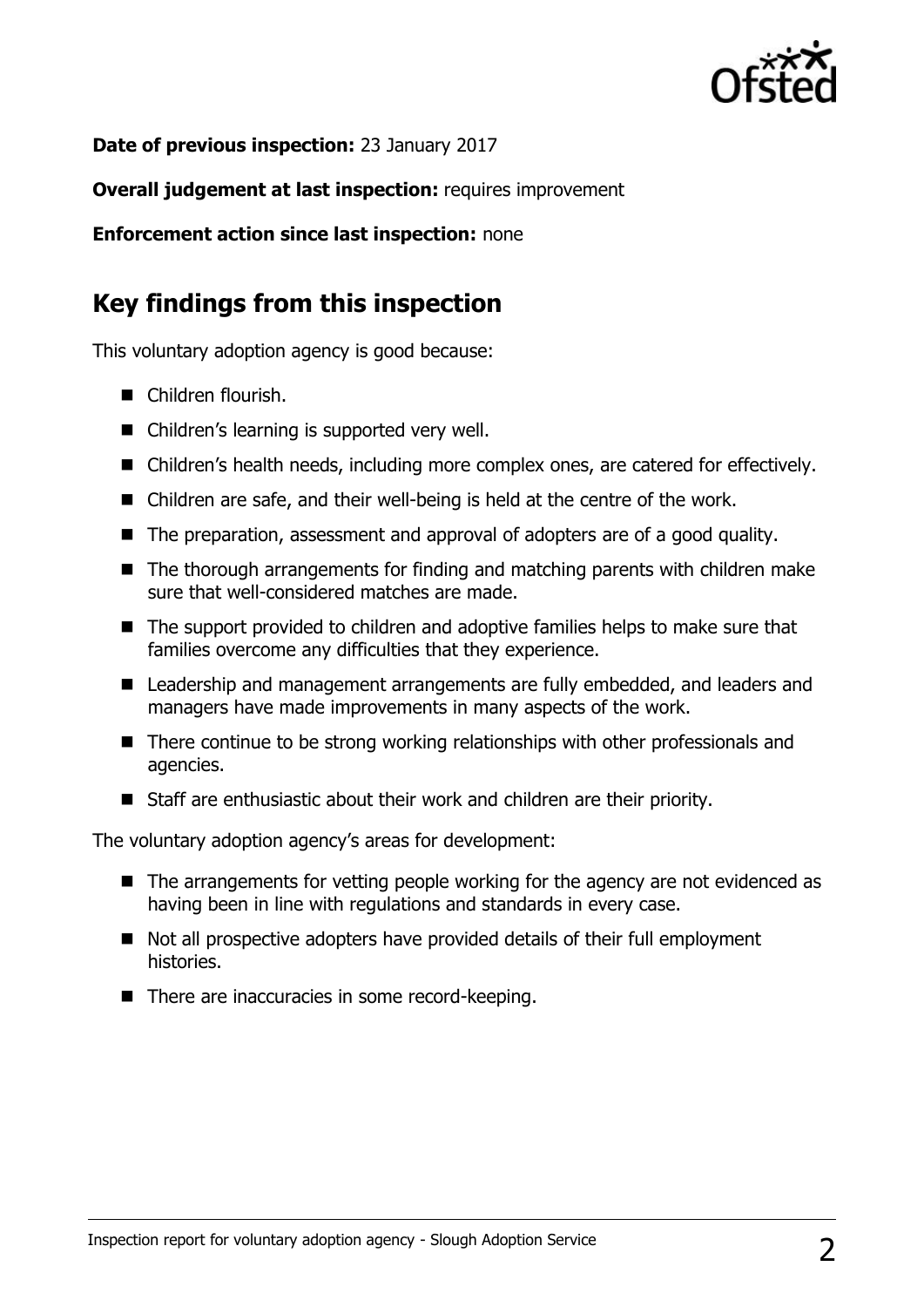

# **Areas of improvement**

#### **Statutory requirements**

This section sets out the actions which must be taken so that the registered person(s) meet(s) the Care Standards Act 2000, the 'Voluntary adoption agencies and the adoption agencies (miscellaneous amendments) regulations', 2003, the 'Adoption agencies regulations', 2005 and the national minimum standards. The registered person(s) must comply within the given timescales.

| <b>Requirement</b>                                                                                                                                                                                                                                                                                                                                                                                                                                         | Due date   |
|------------------------------------------------------------------------------------------------------------------------------------------------------------------------------------------------------------------------------------------------------------------------------------------------------------------------------------------------------------------------------------------------------------------------------------------------------------|------------|
| The registered provider, the manager and, in relation to any<br>branch, the branch manager, shall not-                                                                                                                                                                                                                                                                                                                                                     | 02/01/2019 |
| employ a person to work for the purposes of the agency unless<br>that person is fit to work for the purposes of an agency; or allow a<br>person to whom paragraph (2) applies, to work for the purposes<br>of the agency unless that person is fit to work for the purposes of<br>an agency. For the purposes of paragraph $(1)$ , a person is not fit<br>to work for the purposes of an agency unless-                                                    |            |
| he is of integrity and good character; he has the qualifications,<br>skills and experience necessary for the work he is to perform; he<br>is physically and mentally fit for the work he is to perform; and full<br>and satisfactory information is available in relation to him in<br>respect of each of the matters specified in Schedule 2. ('Voluntary<br>adoption agencies (miscellaneous amendments) regulations',<br>2003, Regulation 14 (1)(2)(3)) |            |
| The adoption agency must obtain the information about the<br>prospective adopter which is specified in Part 3 of Schedule 4 (The<br>Adoption Agencies Miscellaneous Amendments Regulations 2013,<br>Regulation 30 (1) Schedule 4)                                                                                                                                                                                                                          | 02/01/2019 |
| In particular, ensure that details of the prospective adopter's<br>employment history includes, in addition to the years of<br>employment, the months that they commenced and ceased<br>working for the company.                                                                                                                                                                                                                                           |            |

#### **Recommendations**

To improve the quality and standards of care further, the service should take account of the following recommendations:

■ Ensure there is an effective system in place to monitor the quality and adequacy of record-keeping and action is taken when needed. (Adoption: national minimum standards 27.2)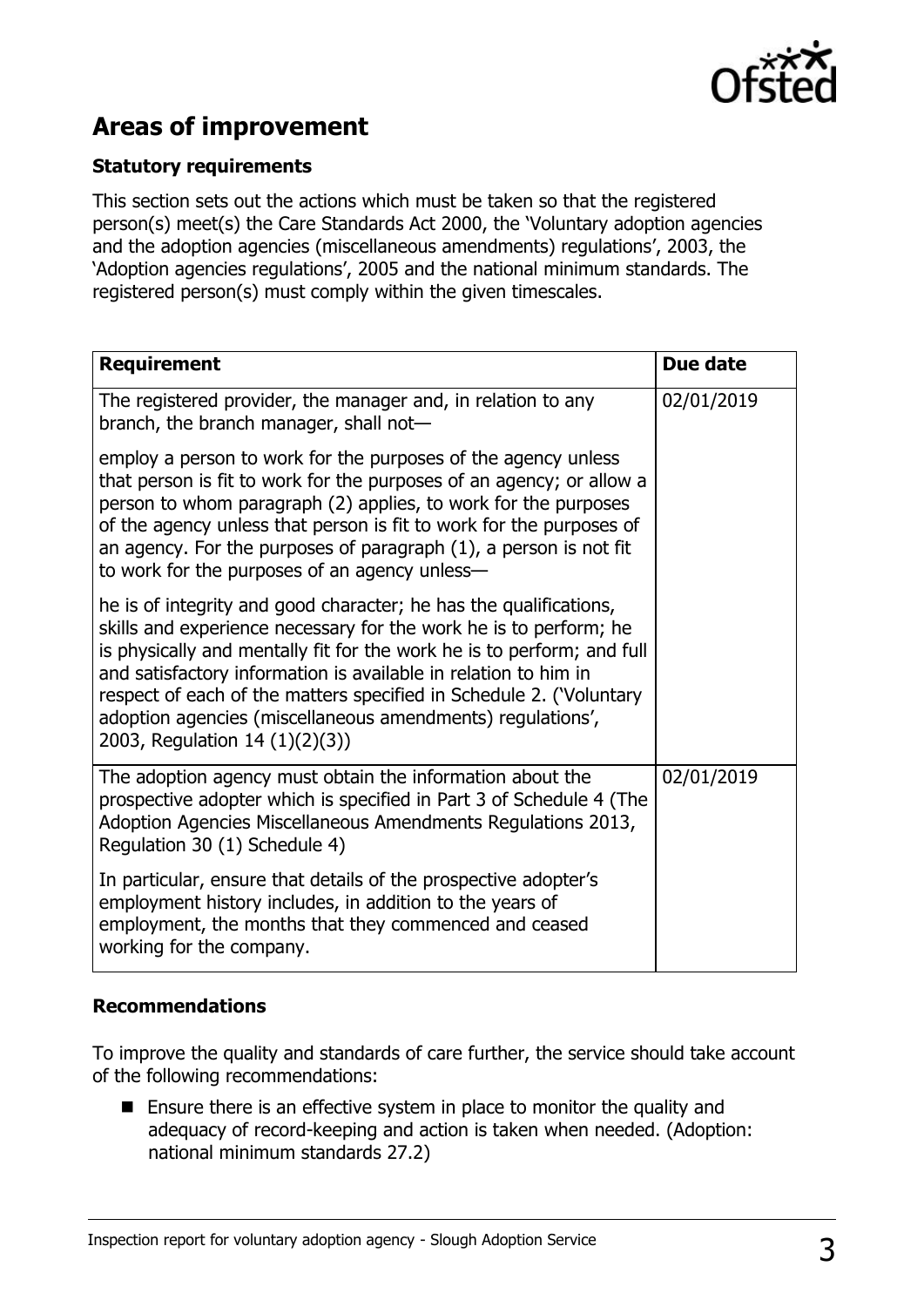

# **Inspection judgements**

#### **Overall experiences and progress of service users: good**

Prospective and current adopters said that they chose to adopt with this agency as they felt welcomed and highly valued from their first contact. Interested parties are provided with good-quality information about all aspects of adoption. This allows people to consider, in an informed way, if adoption is right for them.

Prospective adopters said that they found the preparation courses very informative and that this has helped them to make the decision to continue their journey towards parenting a child from the care system. One prospective adopter said that for them the preparation groups had been a safe learning place and that they were made to feel that no question was a silly one.

Overall, the quality of assessments is good. Assessments are analytical and provide a good view about the applicant's strengths and areas for development. Timescales for the approval of adopters are generally good. Any delays are usually purposeful or beyond the control of the agency. There is an inconsistent approach to gaining applicants' employment histories, so this means that gaps may not have been explored.

The arrangements for family finding and matching children with their adoptive family are well considered. Prospective adopters are supported well to find out and to think about the needs of the child they are considering adopting. To support these needs, prospective adopters attend life appreciation days about the child and learn about them, from people who know him or her, first hand. From this work, prospective adopters gain a good understanding about how the child's needs may affect them as a family in the future.

There are good working relationships with children's social workers and foster carers, who support children to move on. This helps to make sure that each child has a good start in their adoptive family.

The learning needs of children, including even the youngest of babies, are very well catered for. The virtual school supports adoptive parents to provide children with early and sustained opportunities to explore and to learn from their world. Children develop a desire to seek out new experiences from which they learn and build upon. Adoptive parents liaise effectively with their child's school, and, where necessary, the agency supports them with this. For one child who has additional needs, work was carried out to ensure that he has the same opportunities in relation to access to nursery education as his peers.

Children's routine and more complex health needs are well met. Prospective adopters and social workers are very good advocates for children and make sure that they get the services, including specialist health support, that they need.

The impact that children's past histories have on their emotional and overall well-being is recognised and understood by the agency and their parents. When necessary, therapeutic and other support work is commissioned, and this helps to begin to minimise the impact of their past. As a result, children's emotional well-being improves, and children begin to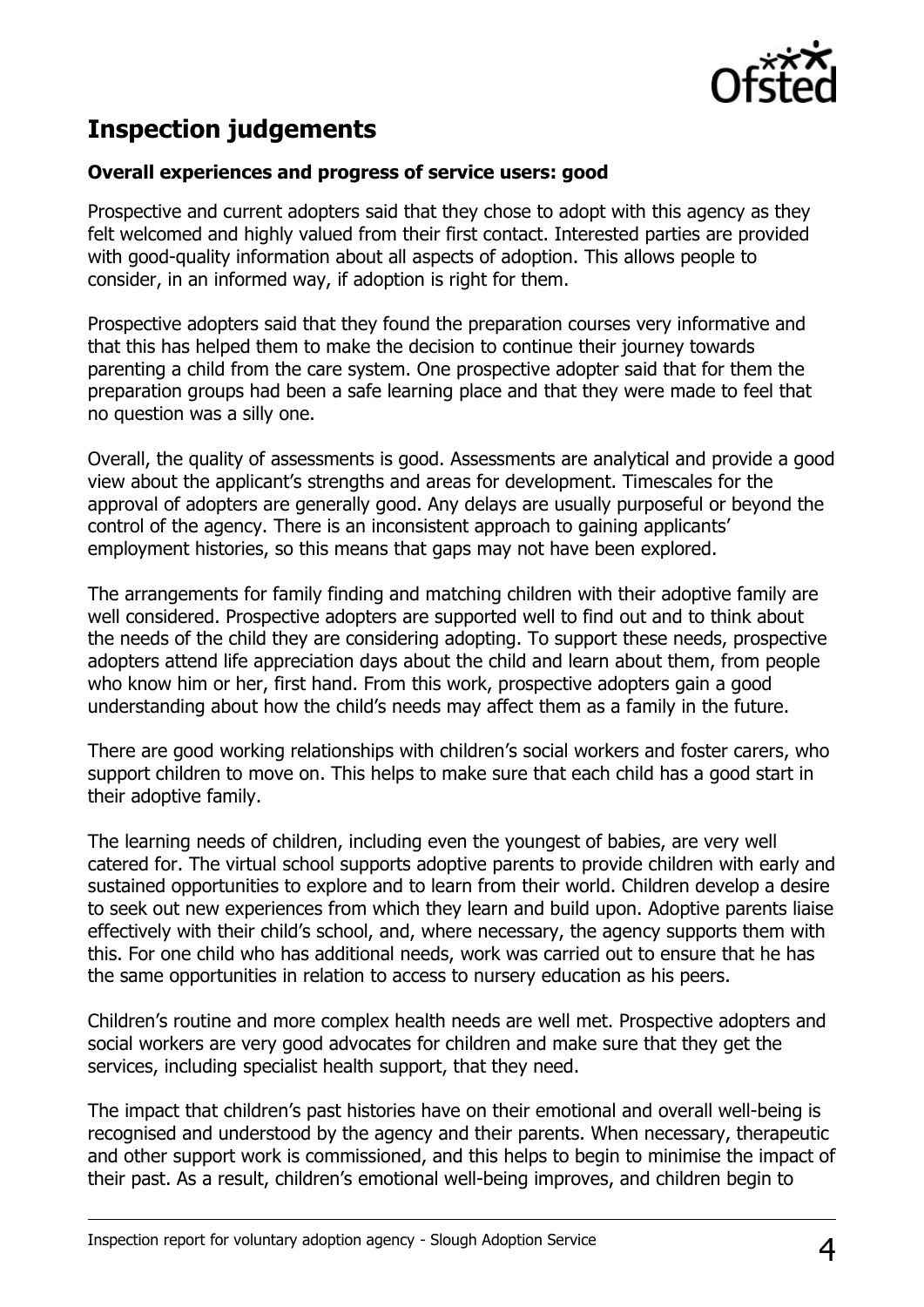

blossom and grow in confidence.

Adoptive parents are aware of the importance of promoting their child's heritage to make sure that they know and understand their roots. One way in which this is achieved is through the well-managed and thought through letterbox contact. Life story work carried out with children also supports them to develop an understanding about their backgrounds. This work is of a high quality and carried out in a timely way.

The support services have been developed since the last inspection. There is now a permanent worker coordinating and delivering these. There is more clarity about the purpose of post-placement social worker visits and of other support. All support work is now reviewed. Successful applications to the adoption support fund have provided several families with good-quality therapeutic support. There is a particularly good range of postapproval training and a range of events and groups for adoptive families. These events enable people to share their experiences and to have fun with each other. Adoptive parents said that they are confident that support is there should they need it. The support services undoubtedly contribute to the very low disruption rate of this agency.

Work with adults is carried out by an experienced and knowledgeable worker and is of a high quality. The work is undertaken sensitively and in a timely way.

#### **How well children, young people and adults are helped and protected: requires improvement to be good**

Children settle well in secure and stable placements with prospective adopters who listen to them. Children build trusting relationships with their adoptive parents and they thrive. From their newly-found, safe and secure base, children begin to explore their world and develop the confidence and skills that they will need to develop into well-adjusted adults.

Adoptive parents understand how their child's past experiences have impacted on their overall well-being. Adoptive parents learn about how these have potentially left children vulnerable and therefore at risk in the future. Good-quality training about these issues makes sure that adopters know how to minimise these and additional risks associated with contemporary living, such as social networking.

Staff training in relation to safeguarding is effective and makes sure that staff understand and know how to deal with risks to children's safety and well-being. While there have been no safeguarding issues since the last inspection, the child-centred approach that social workers have makes sure that children and their safety is at the centre of everything that they do.

Staff recruitment and vetting processes are not as thoroughly undertaken as they should be. For example, while all the staff files sampled showed that checks with the police had been carried out and for most staff two written references had been obtained, not all references had been verified. In one case, checks of a gap in the applicant's employment history had not been clearly documented. Reasons for leaving employment with children or vulnerable adults were not evidenced as having been explored in every case.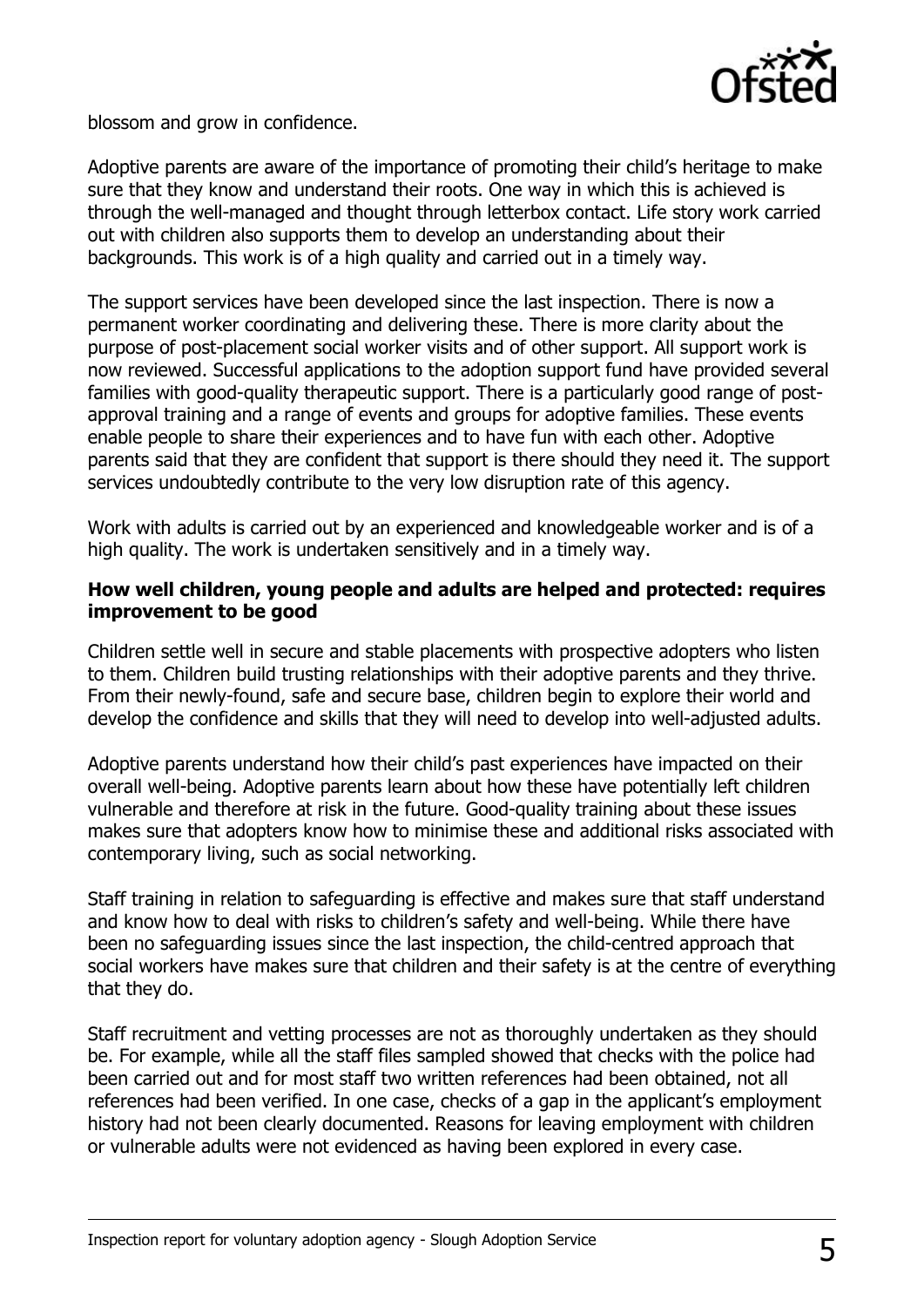

#### **The effectiveness of leaders and managers: good**

The adoption service is managed through a job share arrangement. This arrangement is well embedded and roles and responsibilities are clear.

There is good oversight of the work and monitoring arrangements are effective. The agency uses learning from feedback, including complaints, to develop the service.

Staff report that they feel very well supported by the leadership and management. The staff team is well led and managed. Staff are enthusiastic, competent and confident about their work. This is a cohesive team with shared aspirations for the children and a passion about making sure that children get the best opportunities possible to progress in their lives.

Staff take responsibility for the quality of their own practice and professional development and benefit from the good training and development opportunities available to them.

The panel provides appropriate scrutiny to the work presented to it and makes wellconsidered recommendations to the agency about the suitability of applicants and the matching of children with prospective adopters. The agency decision maker makes wellconsidered decisions in a timely way.

The staff have strong working relationships with other professionals and challenge services that are not providing a good service to children and their families.

Some shortfalls remain in the accuracy of record-keeping. These include an incorrect date of birth recorded for one child and incorrect dates relating to events to do with the assessment for an adopter.

#### **Information about this inspection**

Inspectors have looked closely at the experiences and progress of children, young people and adults. Inspectors considered the quality of work and the differences made to the lives of children, young people and adults. They watched how professional staff work with children, young people, adults and each other and discussed the effectiveness of help and care provided. Wherever possible, they talked to children, young people and their families, and adult service users. In addition, the inspectors have tried to understand what the voluntary adoption agency knows about how well it is performing, how well it is doing and what difference it is making for the children, young people and adults whom it is trying to help, protect and look after.

Using the 'Social care common inspection framework', this inspection was carried out under the Care Standards Act 2000 to assess the effectiveness of the service, how it meets the core functions of the service as set out in legislation, and to consider how well it complies with the Voluntary Adoption Agencies and the Adoption Agencies (Miscellaneous Amendments) Regulations 2003, the Adoption Agencies Regulations 2005, any other relevant legislation, and the national minimum standards.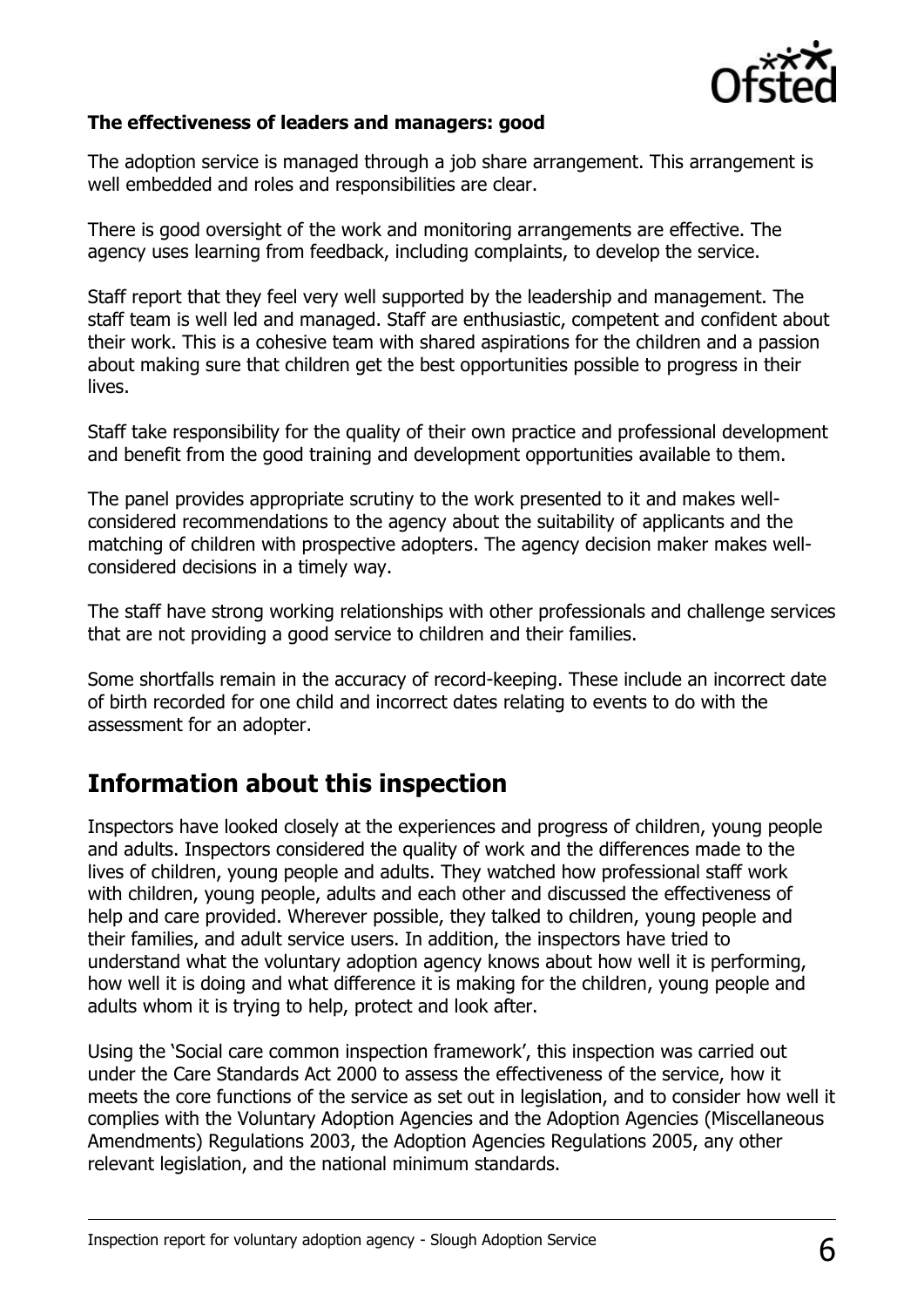

## **Voluntary adoption agency details**

**Unique reference number:** 1183499

**Registered provider:** Slough Children's Services Trust Limited (09487106)

**Registered provider address:** Ground Floor West, St Martin's Place, 51 Bath Road, Slough, Buckinghamshire SL1 3UF

**Responsible individual:** Jackie Pape

**Telephone number:** 01753 690901

**Email address:** 

# **Inspector(s)**

Rosie Dancer, social care inspector (lead) Ros Chapman, social care inspector